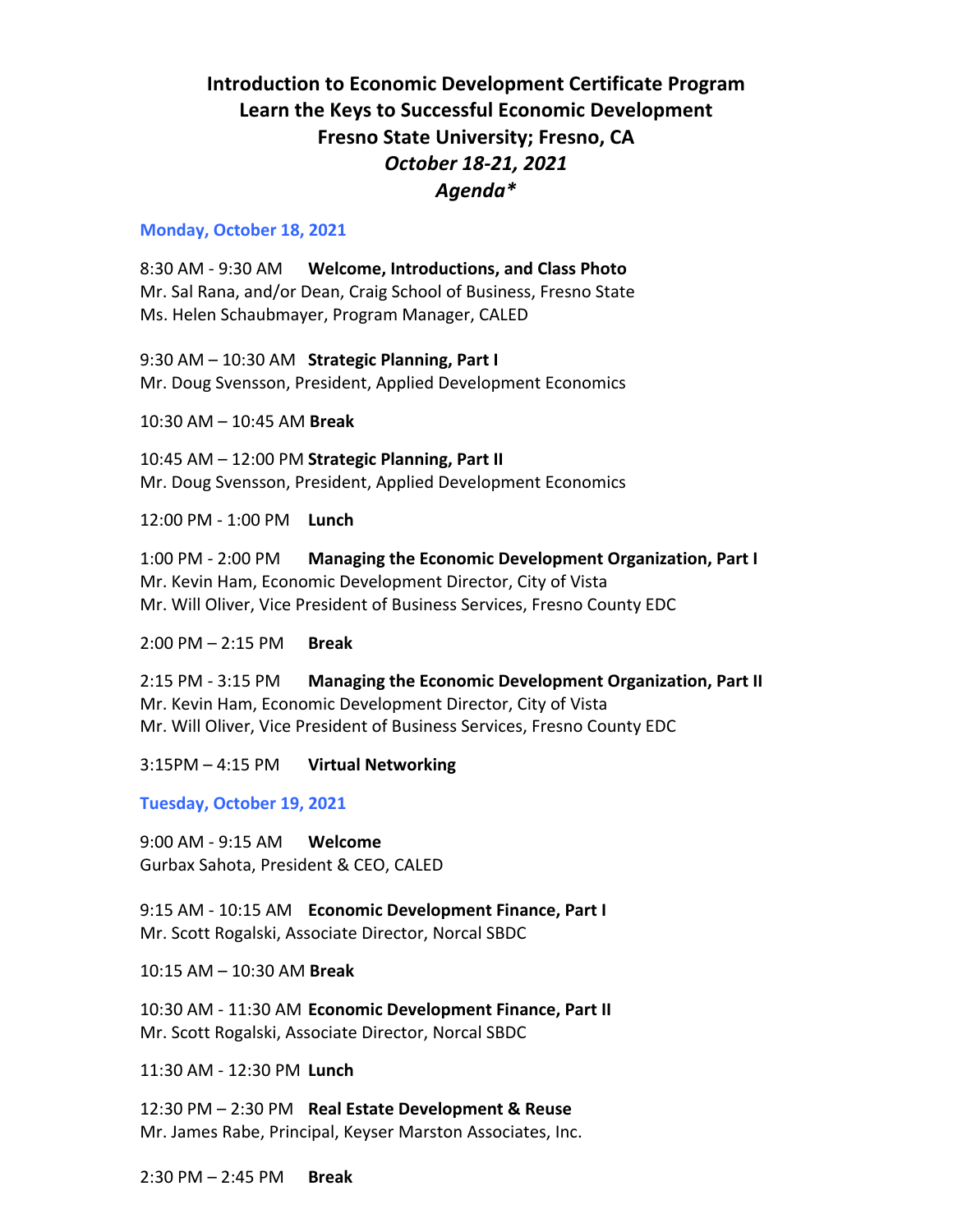2:45 PM - 4:45 PM **Community/Neighborhood Development** Mr. Jim Simon, Principal, RSG, Inc.

**Wednesday, October 20, 2021**

9:00 AM - 9:15 AM **Welcome & Recap**  Ms. Helen Schaubmayer, Program Manager, CALED

9:15 AM - 10:15 AM **Workforce Development, Part I** Mr. Bruce Stenslie, President & CEO, Economic Development Collaboration of Ventura County Mr. Blake Konczal, Director, Fresno County Workforce Investment Board

10:15 AM – 10:30 AM **Break**

10:30 AM - 11:30 AM **Workforce Development, Part II** Mr. Bruce Stenslie, President & CEO, Economic Development Collaboration of Ventura County Mr. Blake Konczal, Director, Fresno County Workforce Investment Board

11:30 AM - 12:30 PM **Lunch**

12:30 PM - 2:30 PM **Business Retention & Expansion**  Mr. David Lyman, Ph.D., Manager, Visit Bakersfield

2:30 PM – 2:45 PM **Break**

2:45 PM - 4:45 PM **Marketing & Attraction**

Poonum Patel, Assistant Deputy Director & Business Development Specialist, Bay Area Region ,Business Investment Services (CalBIS) Ms. Meghan Huber, Economic Development and Communications Manager, City of Citrus Heights

**Thursday, October 21, 2021**

9:00 AM – 9:15 AM **Welcome & Recap**  Ms. Helen Schaubmayer, Program Manager, CALED

9:15 AM - 10:15 AM **Entrepreneurship & Small Business Development Strategies & Innovation, Part I** Mr. Chuck Wolfe, President, Claggett Wolfe Associates

10:15 AM - 10:30 AM **Break**

10:30 AM - 11:45 AM **Entrepreneurship & Small Business Development Strategies & Innovation, Part II** Mr. Chuck Wolfe, President, Claggett Wolfe Associates

11:45 AM – 12:30 PM **Lunch**

12:30 PM – 2:30 PM **Ethics and Economic Development**  Mr. Andy Fiala, Ph.D., Chair, Philosophy Department, Fresno State Mr. Sam Driggers, Economic Development Manager, Department of Conservation & Development Contra Costa County